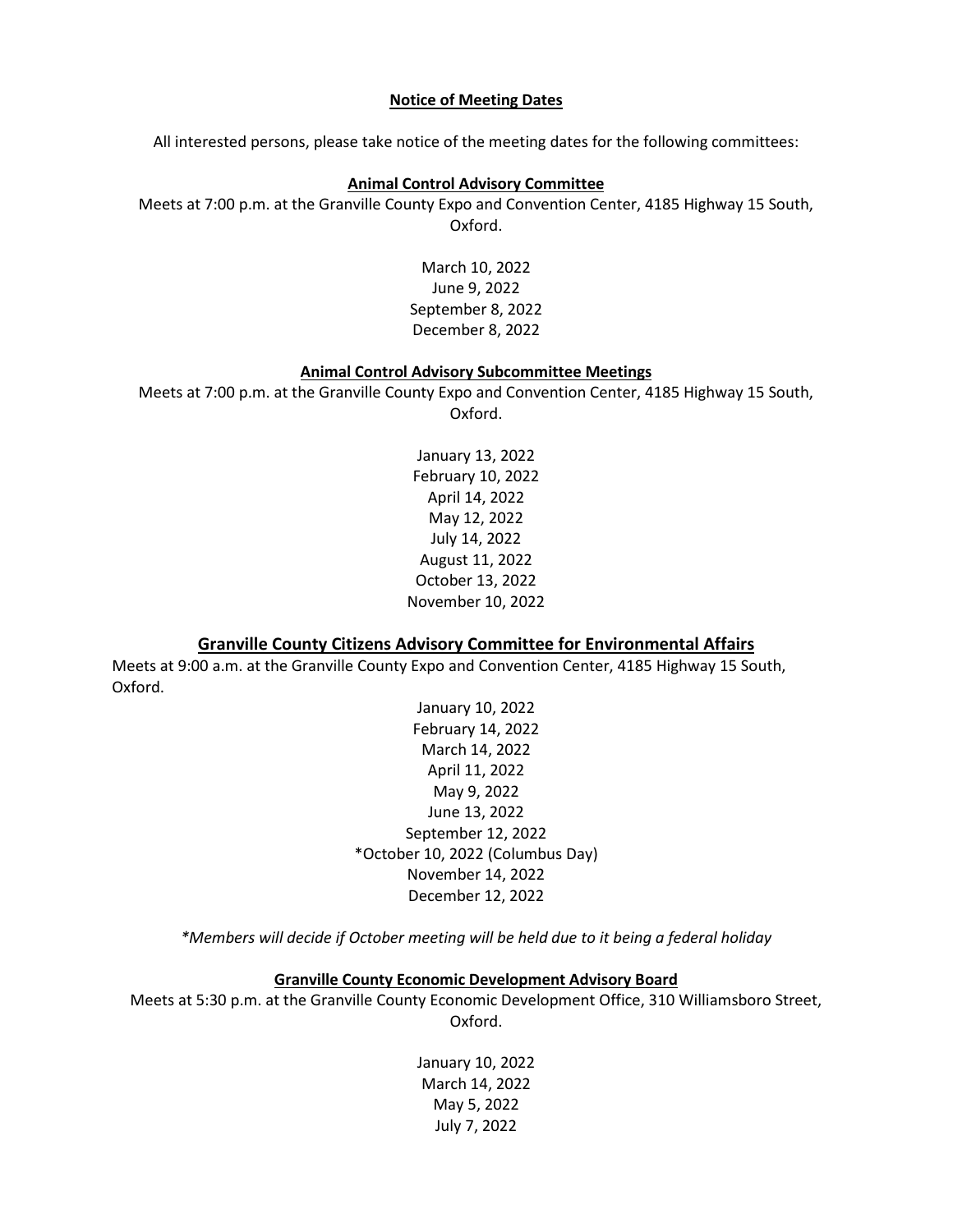September 1, 2022 November 3, 2022

#### **Granville County Emergency Services Committee**

Meets quarterly at 8:30 a.m. at the Emergency Management/Fire Marshal Office, 5662 Cornwall Road, Oxford unless otherwise determined.

> January 25, 2022 April 26, 2022 July 26, 2022 October 25, 2022

### **Granville County Human Relations Commission**

Meets at 7:00 p.m. at the Granville County Expo and Convention Center, 4185 Highway 15 South, Oxford or via Zoom.

> January 10, 2022 February 14, 2022 March 14, 2022 April 11, 2022 May 9, 2022 June 13, 2022 August 8, 2022 September 12, 2022 October 10, 2022 November 14, 2022 December 12, 2022

### **Granville County Planning Board**

Meets at 7:00 p.m. at the Granville County Expo and Convention Center, 4185 Highway 15 South, Oxford.

> January 20, 2022 February 17, 2022 March 17, 2022 April 21, 2022 May 19, 2022 June 16, 2022 July 21, 2022 August 18, 2022 September 15, 2022 October 20, 2022 November 17, 2022 December 15, 2022

### **Granville County Board of Adjustment**

Meets at 7:00 p.m. at the Granville County Expo and Convention Center, 4185 Highway 15 South, Oxford.

January 25, 2022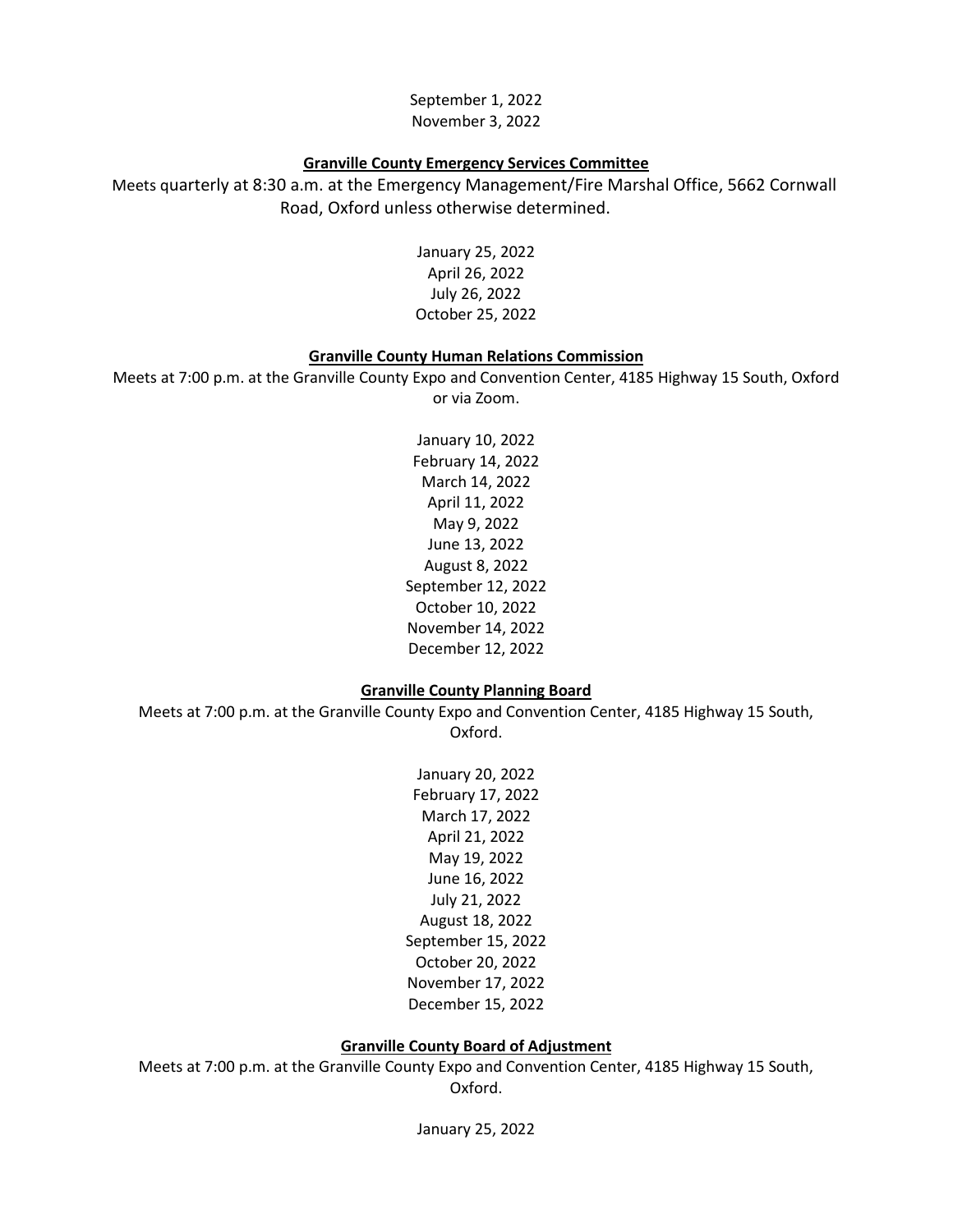February 22, 2022 March 22, 2022 April 26, 2022 May 24, 2022 June 28, 2022 July 26, 2022 August 23, 2022 September 27, 2022 October 25, 2022 November 22, 2022 December 27, 2022

### **Granville County Library Board of Trustees**

Meets at 4:30 p.m. at the Richard H. Thornton Library, 210 Main Street, Oxford or via Zoom.

January 13, 2022 February 10, 2022 March 10, 2022 April 14, 2022 May 12, 2022 June 9, 200 July - No meeting August 11, 2022 September 8, 2022 October 13, 2022 November 10, 2022 December - No meeting

## **Granville County Parks, Greenways and Recreation Advisory Committee**

Meets  $3^{rd}$  Tuesday of the month at 6:00 p.m. except for June and July at the Granville Expo & Convention Center, 4185 Highway 15 South, Oxford.

> January 18, 2022 February 15, 2022 March 15, 2022 April 19, 2022 May 17, 2022 August 16, 2022 September 20, 2022 October 18, 2022 November 15, 2022 December 20, 2022

## **Granville County Social Services Board**

Meets at 5:00 p.m. at the Department of Social Services, 410 West Spring Street, Oxford.

January 25, 2022 February 22, 2022 March 22, 2022 April 26, 2022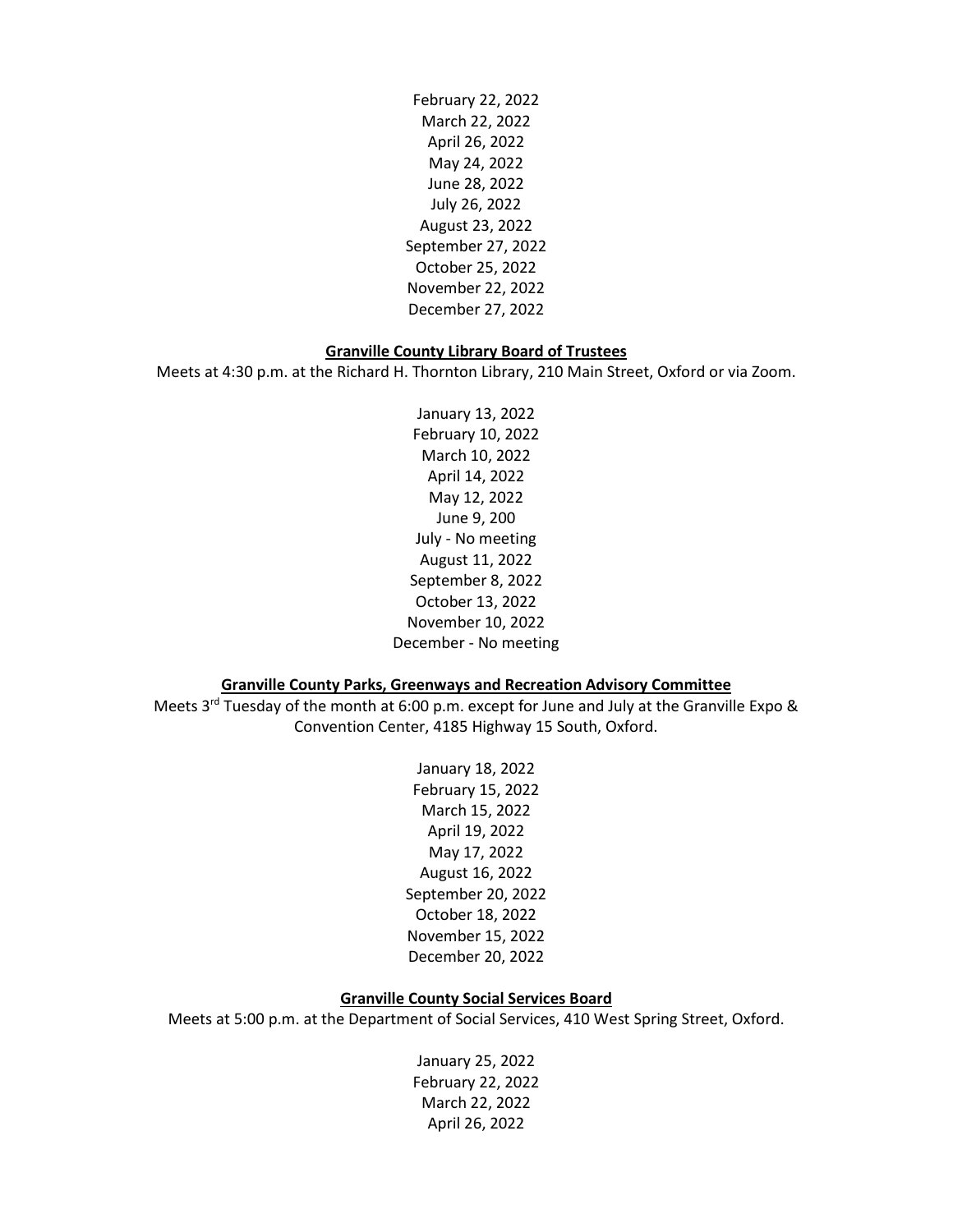May 24, 2022 June 28, 2022 July 26, 2022 August 23, 2022 September 27, 2022 October 25, 2022 November 22, 2022 December 20, 2022

#### **Granville County Tourism Development Authority**

Meets at 2:00 p.m. various locations and via Zoom.

January 27, 2022 February 24, 2022 March 24, 2022 April 28, 2022 May 26, 2022 June 23, 2022 No July Meeting August 25, 2022 September 22, 2022 October 27, 2022 November 17, 2022 No December Meeting

### **Granville County Transportation Planning Committee**

Meets at 2:00 p.m. at the Granville Expo & Convention Center, 4185 Highway 15 South, Oxford.

March 1, 2022 September 6, 2022

## **Granville Greenway Advisory Council**

Meets at 6:30 p.m. at the Granville Expo & Convention Center, 4185 Highway 15 South, Oxford.

January 13, 2022 April 14, 2022 July 14, 2022 October 13, 2022

### **Juvenile Crime Prevention Council (JCPC)**

Meets the 2<sup>nd</sup> Friday of the month at 10:00 a.m. at the Granville Expo and Convention Center, 4185 Highway 15 South, Oxford or via Zoom.

> January 14, 2022 February 11, 2022 March 11, 2022 April 8, 2022 May 13, 2022 June 10, 2022 July 8, 2022